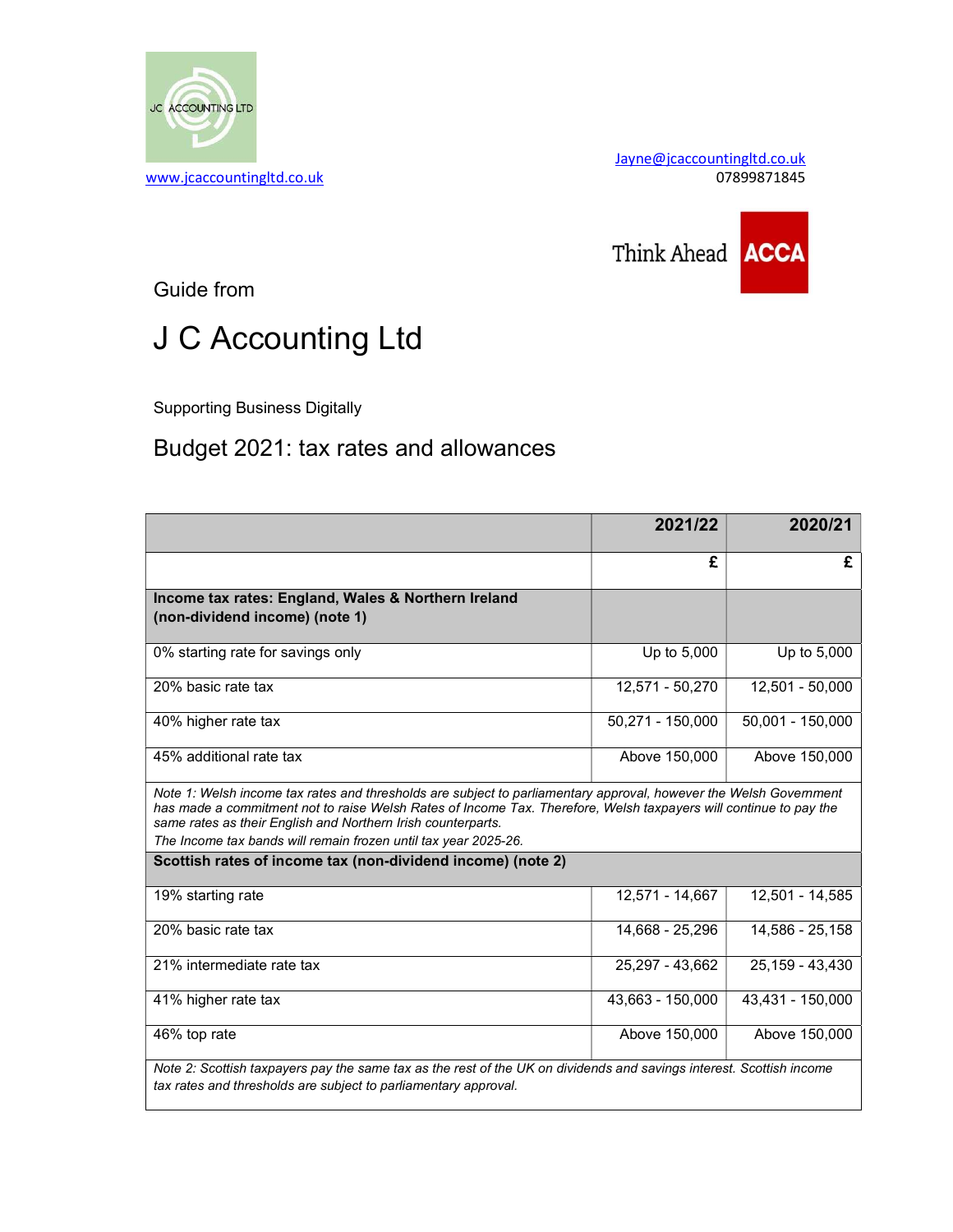|                                                                 | 2021/22 | 2020/21 |
|-----------------------------------------------------------------|---------|---------|
| Income tax rates (dividend income)                              |         |         |
| Dividend allowance                                              | £2,000  | £2,000  |
| Dividend ordinary rate (for dividends within basic rate band)   | 7.50%   | 7.50%   |
| Dividend upper rate (for dividends within higher rate band)     | 32.50%  | 32.50%  |
| Dividend additional rate (for dividends above higher rate band) | 38.10%  | 38.10%  |
| Child benefit / guardian's allowance rates (notes 3 & 4)        |         |         |
| Higher rate (eldest or only child) (per week)                   | £21.15  | £21.05  |
| Other children                                                  | £14.00  | £13.95  |
| Guardian's allowance per week                                   | £18.00  | £17.90  |

Note 3: An income tax charge will apply to taxpayers with 'adjusted net income' exceeding £50,000 in a tax year, when child benefit is also received by them or their partner. The charge will reduce the financial benefit of receiving child benefit for those with income between £50,000 and £60,000 and remove it completely for taxpayers with income above £60,000.

Note 4: From January 2021, no child benefit payments are made in respect of children living overseas. This will apply to EEA migrants arriving in the UK under the new immigration system.

| <b>Personal allowances</b>                                                                                                                                                                                                     | £          | £          |
|--------------------------------------------------------------------------------------------------------------------------------------------------------------------------------------------------------------------------------|------------|------------|
| Personal allowance (note 5)                                                                                                                                                                                                    | 12,570     | 12,500     |
| Dividend allowance                                                                                                                                                                                                             | 2,000      | 2,000      |
| Maximum married couple's allowance for those born before 6 April<br>1935 (note 6)                                                                                                                                              | 9,125      | 9,075      |
| Married couple's allowance - minimum amount                                                                                                                                                                                    | 3,530      | 3,510      |
| Micro entrepreneur's allowance: individuals making property or                                                                                                                                                                 | Allowance: | Allowance: |
| trading incomes below the level of the allowance will no longer need                                                                                                                                                           | 1,000      | 1,000      |
| to declare or pay tax, while those whose income exceeds the<br>allowance have the choice of simply deducting the allowance instead<br>of calculating their exact expenses or calculating their profits in the<br>normal manner | each       | each       |
| Income limit for personal allowance (note 7)                                                                                                                                                                                   | 100,000    | 100,000    |
| Income limit for married couple's allowance: born before 6 April 1935                                                                                                                                                          | 30,400     | 30,200     |
| Blind person's allowance                                                                                                                                                                                                       | 2,520      | 2,500      |
| Rent-a-room relief                                                                                                                                                                                                             | 7,500      | 7,500      |
| Transferable / shareable tax allowance for married couples and civil<br>partners (note 8)                                                                                                                                      | 1,260      | 1,250      |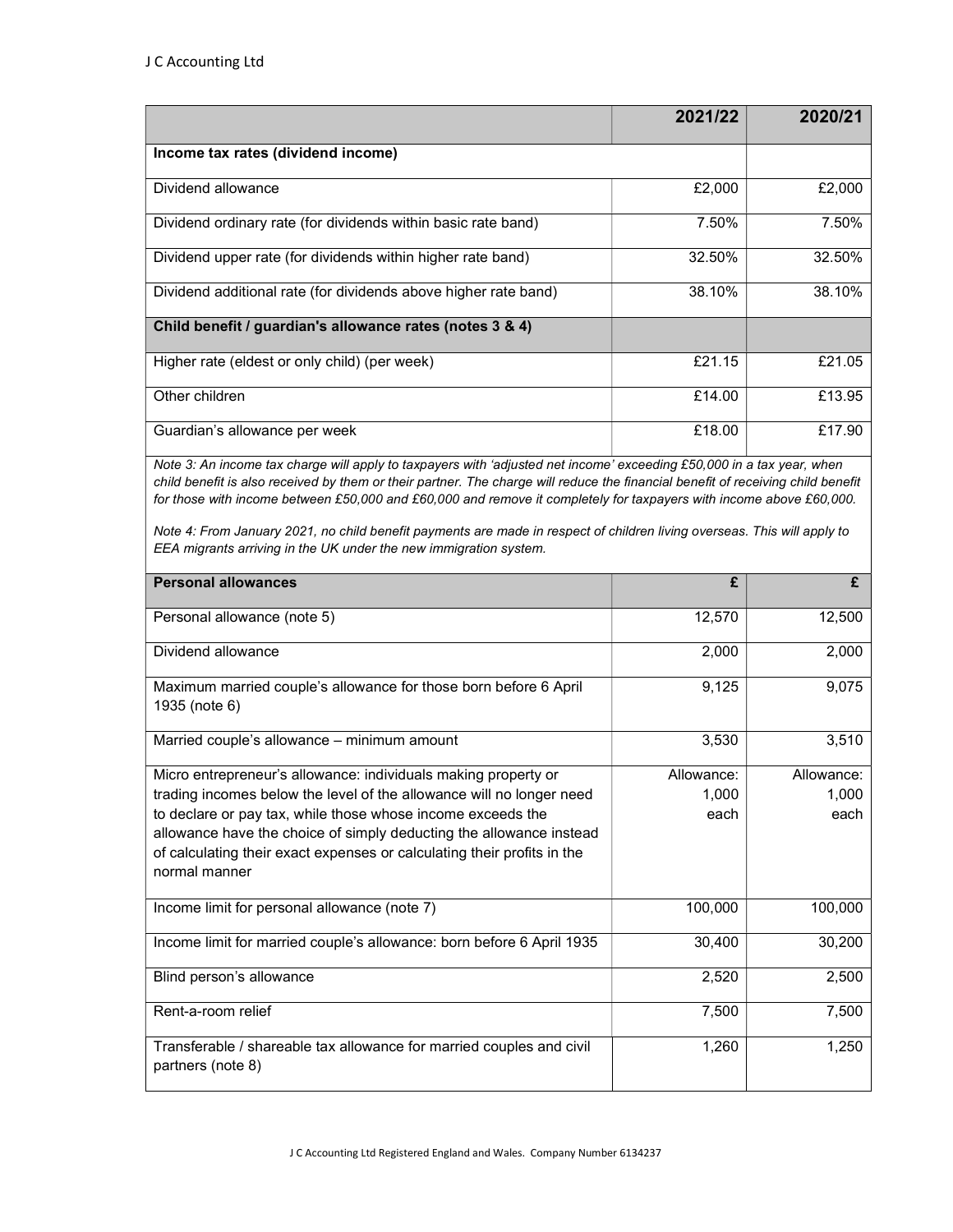|                                                          | 2021/22 | 2020/21 |
|----------------------------------------------------------|---------|---------|
|                                                          |         |         |
| Personal savings allowance for basic rate taxpayers      | 1,000   | 1.000   |
| Personal savings allowance for higher rate taxpayers     | 500     | 500     |
| Personal savings allowance for additional rate taxpayers |         |         |

Note 5: From 2016/17 onwards, all individuals are entitled to the same personal allowance, regardless of the individual's date of birth. This allowance is subject to the £100,000 income limit which applies regardless of the individual's date of birth.

Note 6: This allowance is reduced by £1 for every £2 of income in excess of the income limit, but married couple's allowance will not reduce below £3,530.

Note 7: Personal allowances are subject to the £100,000 income limit, which applies regardless of the individual's date of birth. The individual's personal allowance is reduced where their income is above this limit. The allowance is reduced by £1 for every £2 above the limit, down to zero.

Note 8: This allowance is available to married couples and civil partners who are not in receipt of married couple's allowance. A spouse or civil partner who is not liable to income tax, or not liable at the higher or additional rates, can transfer this amount of their unused personal allowance to their spouse or civil partner. The recipient must not be liable to income tax at the higher or additional rates.

If the couple marry or register a civil partnership, they will get the allowance on a pro-rata basis for the rest of that tax year. If one of them dies or there is a divorce or separation, the allowance continues until the end of the tax year.

| <b>National insurance</b>                                                             |        |        |
|---------------------------------------------------------------------------------------|--------|--------|
| Lower earnings limit, primary class 1 (per week)                                      | £120   | £120   |
| Upper earnings limit, primary class 1 (per week)                                      | £967   | £962   |
| Apprentice upper secondary threshold (AUST) for under 21s / 25s                       | £967   | £962   |
| Primary threshold (per week)                                                          | £184   | £183   |
| Secondary threshold (per week)                                                        | £170   | £169   |
| Employment allowance (per year / employer) (note 9)                                   | £4,000 | £4,000 |
| Employee's primary class 1 rate between primary threshold and<br>upper earnings limit | 12%    | 12%    |
| Employee's primary class 1 rate above upper earnings limit                            | 2%     | 2%     |
| Married woman's reduced rate between primary threshold and upper<br>earnings limit    | 5.85%  | 5.85%  |
| Married woman's rate above upper earnings limit                                       | 2%     | 2%     |
| Employer's secondary class 1 rate above secondary threshold                           | 13.80% | 13.80% |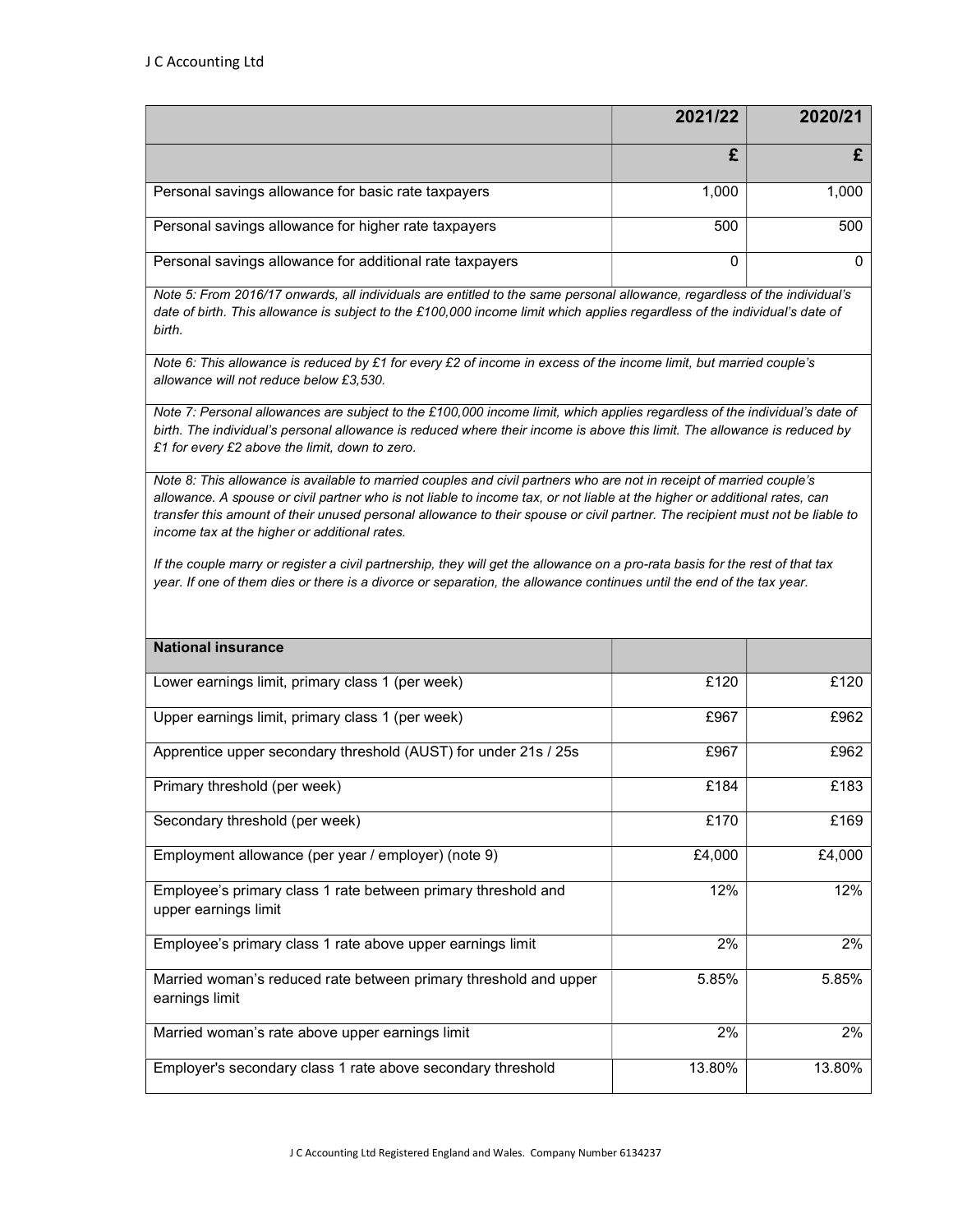|                                                                            | 2021/22 | 2020/21 |
|----------------------------------------------------------------------------|---------|---------|
| Class 2 rate (per week where profits are above small profits<br>threshold) | £3.05   | £3.05   |
| Class 2 small profits threshold (per year)                                 | £6,515  | £6,475  |
| Special class 2 rate for share fishermen (per week)                        | £3.70   | £3.70   |
| Special class 2 rate for volunteer development workers                     | £6.00   | £6.00   |
| Class 3 voluntary rate (per week)                                          | £15.40  | £15.30  |
| Class 4 lower profits limit                                                | £9,568  | £9,500  |
| Class 4 upper profits limit                                                | £50,270 | £50,000 |
| Class 4 rate between lower profits limit and upper profits limit           | 9.00%   | 9.00%   |
| Class 4 rate above upper profits limit                                     | 2.00%   | 2.00%   |

Note 9: From April 2020, this will be limited to employers with an employer NIC bill below £100,000 in the previous tax year.

Any deemed payments made to off-payroll workers do not count towards the £100,000 employers (secondary) class 1 NICs total. You cannot claim employment allowance for these workers.

Employment allowance cannot be claimed for off-payroll workers.

| <b>Pensions</b>                           |           |           |
|-------------------------------------------|-----------|-----------|
| Annual allowance (note 10)                | 40.000    | 40,000    |
| Lifetime allowance (note 11)              | 1,073,100 | 1,073,100 |
| Money purchase annual allowance (note 12) | 4,000     | 4.000     |

Note 10: The annual allowance is a limit to the total amount of contributions that can be paid to a defined contribution pension scheme and the total amount of benefits that you can build up in a defined benefit pension scheme each year, for tax relief purposes.

Since 6 April 2016, individuals with a high income have had a tapered annual allowance, where for every £2 of adjusted income over a threshold, an individual's annual allowance is reduced by £1. From 6 April 2020, the Tapered Annual Allowance applies for individuals with 'threshold income' of over £200,000, and 'adjusted income' of over £240,000. The annual allowance will be £4,000 for individuals with total adjusted income (including pension accrual) over £312,000.

From April 2021, the annual allowance for individuals with total income (including pension accrual) of over £312,000 will be £4,000.

Note 11: The lifetime allowance will remain same at the current level of £1,073,100 until April 2026.

Note 12: The annual allowance is currently capped at £40,000, although a lower limit of £4,000 may apply if you have already started drawing a pension.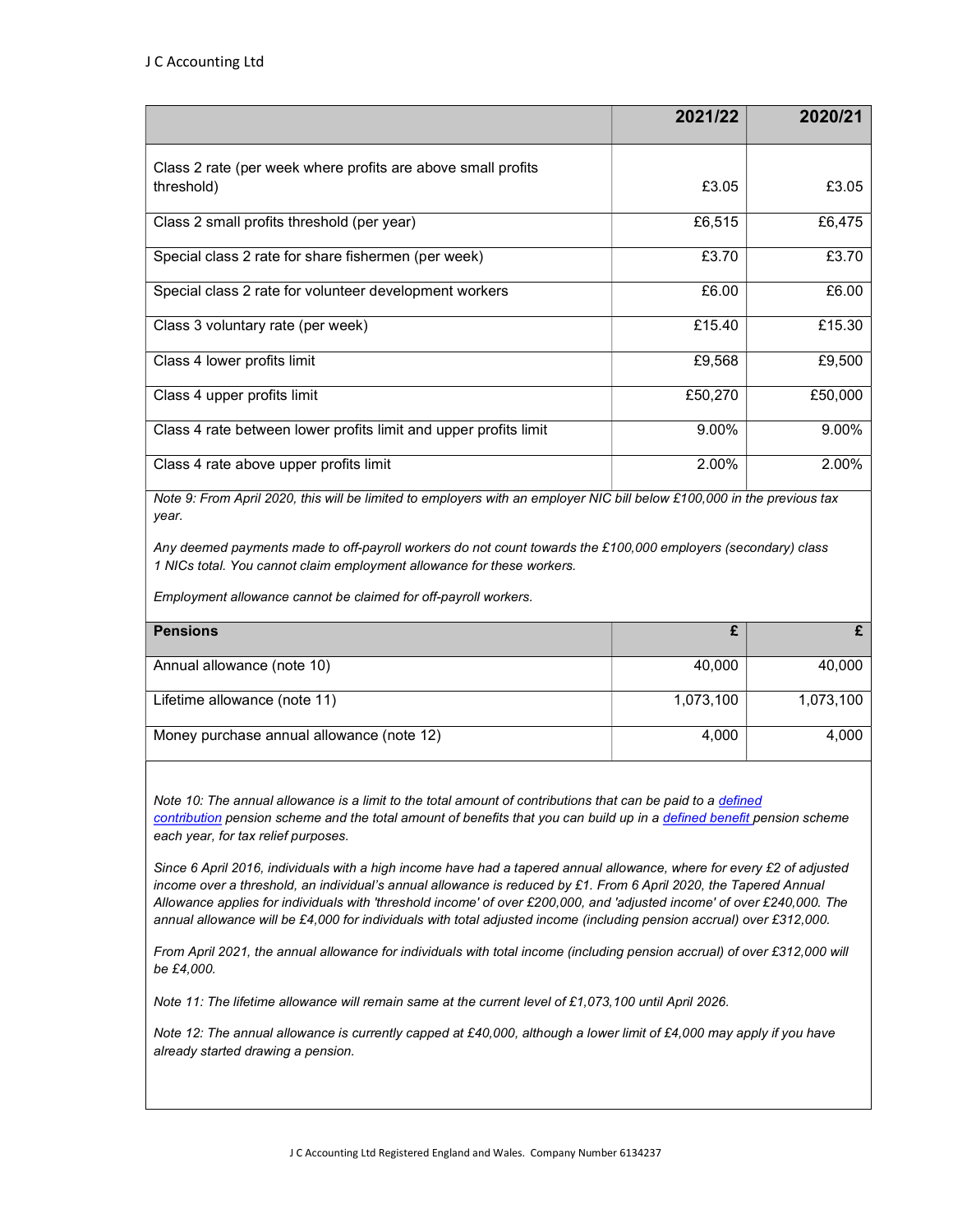more knowledge-intensive companies.

|                                                                                                                         | 2021/22    | 2020/21    |
|-------------------------------------------------------------------------------------------------------------------------|------------|------------|
| <b>Reliefs and incentives</b>                                                                                           |            |            |
| Enterprise Investment Scheme (EIS) – maximum (note 13)                                                                  | £1,000,000 | £1,000,000 |
| Venture Capital Trust (VCT) – maximum                                                                                   | £200,000   | £200,000   |
| Enterprise Management Incentive Scheme (EMI) – employee limit up<br>to the value of £250,000 in a three-year period     | £250,000   | £250,000   |
| Seed Enterprise Investment Scheme (SEIS) - maximum (note 14)                                                            | £100,000   | £100,000   |
| Social Investment Tax Relief (SITR) – maximum                                                                           | £1,000,000 | £1,000,000 |
| Income tax relief on EIS schemes                                                                                        | 30%        | 30%        |
| Income tax relief on VCT schemes                                                                                        | 30%        | 30%        |
| Income tax relief on SEIS schemes                                                                                       | 50%        | 50%        |
| Income tax relief on SITR schemes                                                                                       | 30%        | 30%        |
| Note 13: From 6 April 2018, the annual limit is doubled to £2m, provided that any amount over £1m is invested in one or |            |            |

Note 14: Capital gains tax reinvestment relief may also be available for investments made in 2018/19 on 50% of the amount invested.

| <b>Individual Savings Account (ISA):</b>                        |        | £      |
|-----------------------------------------------------------------|--------|--------|
| ISA (NISA) annual limit                                         | 20,000 | 20,000 |
| Junior ISA investment annual limit – under 18, living in the UK | 9,000  | 9,000  |
| Child Trust Fund annual limit                                   | 9,000  | 9,000  |
| Lifetime ISA annual limit (note 15)                             | 4,000  | 4.000  |

Note 15: To open a Lifetime ISA you must be 18 or over but under 40. Contributions can be made until age 50. The government will add a 25% bonus to the savings, up to a maximum of £1,000 per year. The lifetime ISA limit of £4,000 counts towards the annual ISA limit.

| Capital gains tax                    | 2021/22 | 2020/21 |
|--------------------------------------|---------|---------|
| Rate                                 |         |         |
| Basic rate tax payer                 | 10%     | 10%     |
| Higher rate tax payer                | 20%     | 20%     |
| Gain on sale of residential property |         |         |
| Basic rate tax payer                 | 18%     | 18%     |
| Higher rate tax payer                | 28%     | 28%     |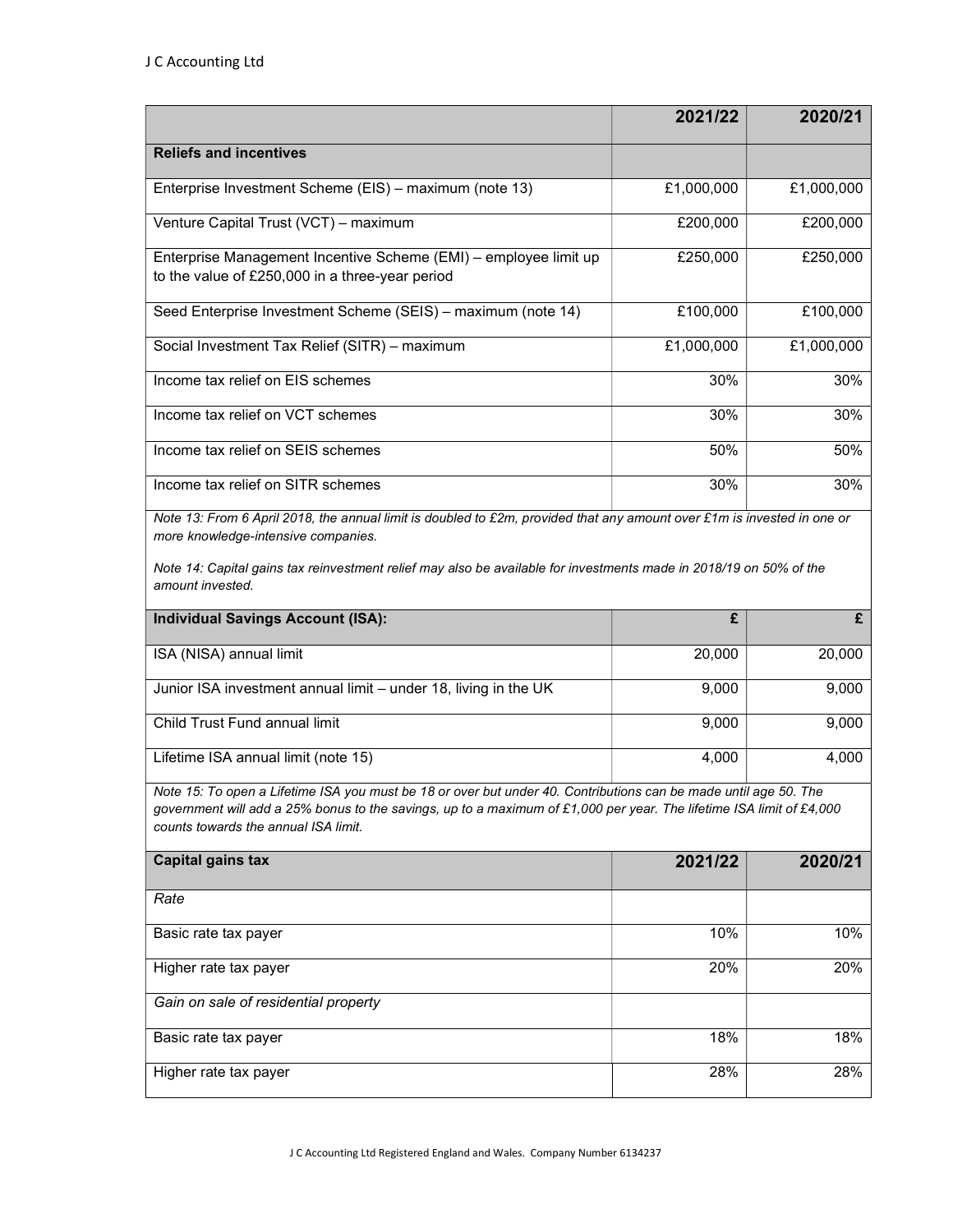|                                                                        | 2021/22     | 2020/21     |
|------------------------------------------------------------------------|-------------|-------------|
| Annual exemption – individuals / trusts for disabled persons (note 16) | £12,300     | £12,300     |
| Annual exemption – other trusts                                        | £6,150      | £6,150      |
| Business Assets Disposal Relief lifetime limit (note 17)               | £1,000,000  | £1,000,000  |
| Investors' Relief lifetime limit                                       | £10,000,000 | £10,000,000 |
| Entrepreneurs'/Investors' rate                                         | 10%         | 10%         |
| Chattels exemption                                                     | £6,000      | £6,000      |

Note 16: Annual exemption of £12,300 is frozen until tax year 2025-26.

Note 17: Business Assets Disposal Relief (formerly Entrepreneurs' Relief) lifetime limit reduced from £10m to £1m for disposals made on or after 11 March 2020.

| Inheritance tax                                               | 2021/22       | 2020/21       |
|---------------------------------------------------------------|---------------|---------------|
| Single person's nil-rate band                                 | £1 - £325,000 | £1 - £325,000 |
| Single person's 40% band                                      | over £325,000 | over £325,000 |
| Residence nil-rate band (RNRB) - maximum (note 18)            | £175,000      | £175,000      |
| Reduced rate (note 19)                                        | 36%           | 36%           |
| IHT rate (for chargeable lifetime transfers)                  | 20%           | 20%           |
| Married couples or civil partnerships allowance nil-rate band | £650,000      | £650,000      |
| Gifts to charities                                            | Exempt        | Exempt        |
| Small gifts to same person                                    | £250          | £250          |
| General gifts - annual exemption                              | £3,000        | £3,000        |
| Wedding gifts to children                                     | £5,000        | £5,000        |
| Wedding gifts to grandchildren                                | £2,500        | £2,500        |
| Wedding gifts to any other person                             | £1,000        | £1,000        |

Note 18: The RNRB is available in respect of a main residence given away to children (including adopted, foster or stepchildren). Any unused nil-rate band transfers to the deceased's spouse or civil partner, even where death predates the availability of the additional threshold. It applies in addition to the existing nil-rate band (NRB) or threshold (currently £325,000) if the individual and estate meet the qualifying conditions.

Note 19: The estate can pay inheritance tax at a reduced rate of 36% on some assets if you leave 10% or more of the net value to charity in your will.

| <b>Business Property Relief</b>                                               | 2021/22 | 2020/21 |
|-------------------------------------------------------------------------------|---------|---------|
| Business or interest in a business and transfers of unquoted<br>shareholdings | 100%    | 100%    |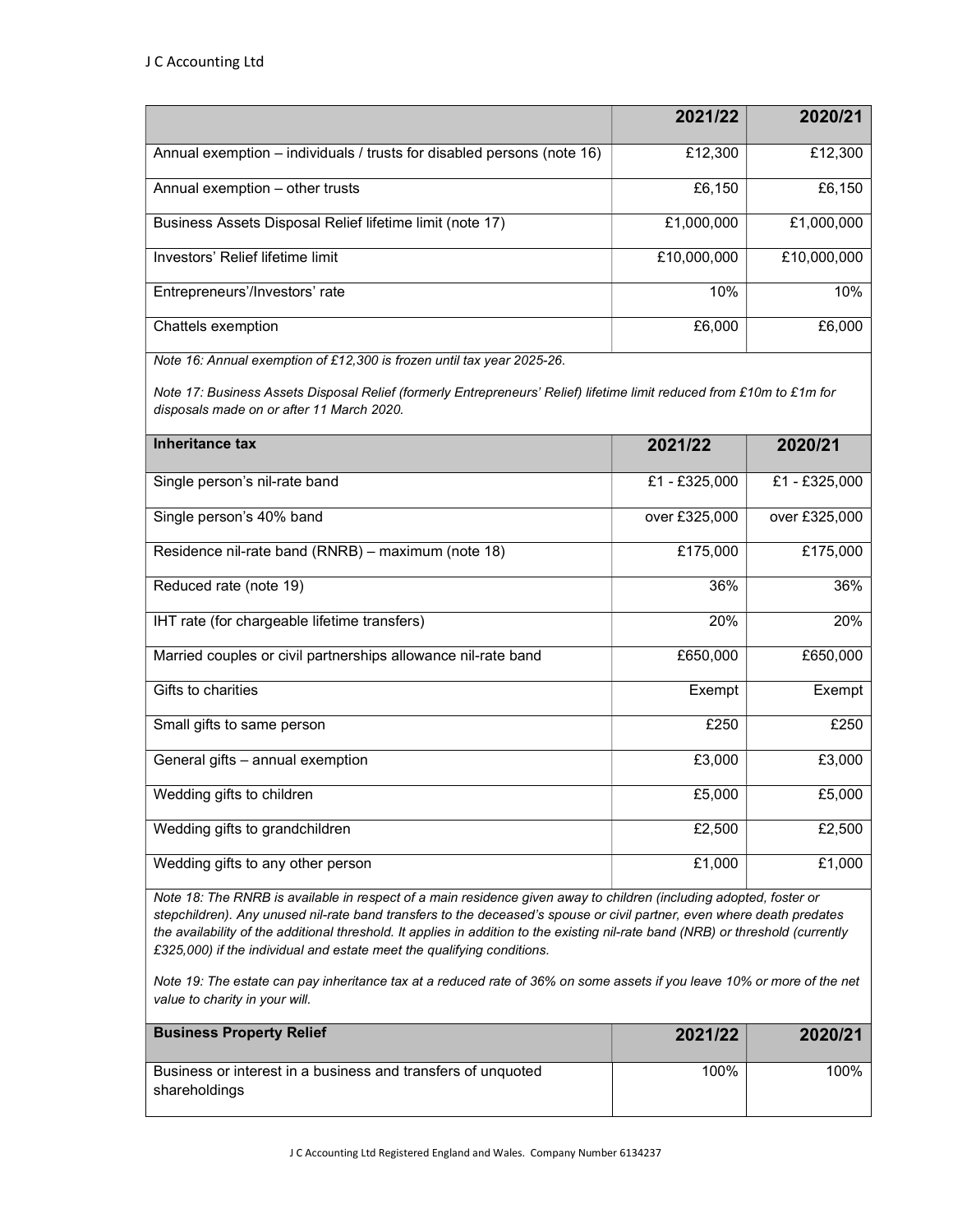| <b>Taxation of trusts</b>                                                                                                                                                                                                                                                                                                                                                                                                                                                                                                                | 2021/22    | 2020/21    |
|------------------------------------------------------------------------------------------------------------------------------------------------------------------------------------------------------------------------------------------------------------------------------------------------------------------------------------------------------------------------------------------------------------------------------------------------------------------------------------------------------------------------------------------|------------|------------|
| Accumulation or discretionary trusts:                                                                                                                                                                                                                                                                                                                                                                                                                                                                                                    |            |            |
| Trust income up to $£1,000 -$ dividend type income (note 20)                                                                                                                                                                                                                                                                                                                                                                                                                                                                             | 7.50%      | 7.50%      |
| Trust income up to $£1,000 -$ all other income                                                                                                                                                                                                                                                                                                                                                                                                                                                                                           | 20%        | 20%        |
| Trust income over $£1,000 -$ dividend type income (note 20)                                                                                                                                                                                                                                                                                                                                                                                                                                                                              | 38.10%     | 38.10%     |
| Trust income over £1,000 - all other income                                                                                                                                                                                                                                                                                                                                                                                                                                                                                              | 45%        | 45%        |
| Interest in possession trusts:                                                                                                                                                                                                                                                                                                                                                                                                                                                                                                           |            |            |
| Dividend type income                                                                                                                                                                                                                                                                                                                                                                                                                                                                                                                     | 7.50%      | 7.50%      |
| All other income                                                                                                                                                                                                                                                                                                                                                                                                                                                                                                                         | 20%        | 20%        |
| Note 20: Trustees do not qualify for the dividend allowance. This means trustees pay tax on all dividends depending on<br>the tax band they fall within.                                                                                                                                                                                                                                                                                                                                                                                 |            |            |
| <b>Corporation tax</b>                                                                                                                                                                                                                                                                                                                                                                                                                                                                                                                   |            |            |
| All profits and gains (excluding determination agreements and<br>diverted profits) (note 21)                                                                                                                                                                                                                                                                                                                                                                                                                                             | 19%        | 19%        |
| S.455 tax on loans made by close companies to participators                                                                                                                                                                                                                                                                                                                                                                                                                                                                              | 32.50%     | 32.50%     |
| Note 21: Corporation tax rate will remain at 19% until March 2023. From April 2023, the main rate will increase to 25% for<br>business profits made by the company over £250,000. A small profits rate (SPR) will also be introduced for companies<br>with profits of £50,000 or less so that they will continue to pay Corporation Tax at 19%. Companies with profits between<br>£50,000 and £250,000 will pay tax at the main rate reduced by a marginal relief providing a gradual increase in the<br>effective Corporation Tax rate. |            |            |
| <b>Capital allowances</b>                                                                                                                                                                                                                                                                                                                                                                                                                                                                                                                |            |            |
| Main writing-down allowance (reducing balance)                                                                                                                                                                                                                                                                                                                                                                                                                                                                                           | 18%        | 18%        |
| Special rate writing-down allowance (reducing balance)                                                                                                                                                                                                                                                                                                                                                                                                                                                                                   | 6%         | 6%         |
| Structures and buildings allowance (SBA)                                                                                                                                                                                                                                                                                                                                                                                                                                                                                                 | 3%         | 3%         |
| Motor cars if CO2 > 50g/km but does not exceed 110g/km)                                                                                                                                                                                                                                                                                                                                                                                                                                                                                  | 6%         | 18%        |
| Motor cars if CO2 > 110g/km                                                                                                                                                                                                                                                                                                                                                                                                                                                                                                              | 6%         | 6%         |
| FYA - New and unused motor cars if CO2 emissions are 50 g/km or<br>less (or car is electric) (note 22)                                                                                                                                                                                                                                                                                                                                                                                                                                   | 100%       | 100%       |
| Small pool write-off where WDV is £1,000 or less                                                                                                                                                                                                                                                                                                                                                                                                                                                                                         | 100%       | 100%       |
| First-year allowances for electric charge points (note 23)                                                                                                                                                                                                                                                                                                                                                                                                                                                                               | 100%       | 100%       |
| Annual investment allowance (AIA) (note 24)                                                                                                                                                                                                                                                                                                                                                                                                                                                                                              | £1,000,000 | £1,000,000 |
| Annual investment allowance rate                                                                                                                                                                                                                                                                                                                                                                                                                                                                                                         | 100%       | 100%       |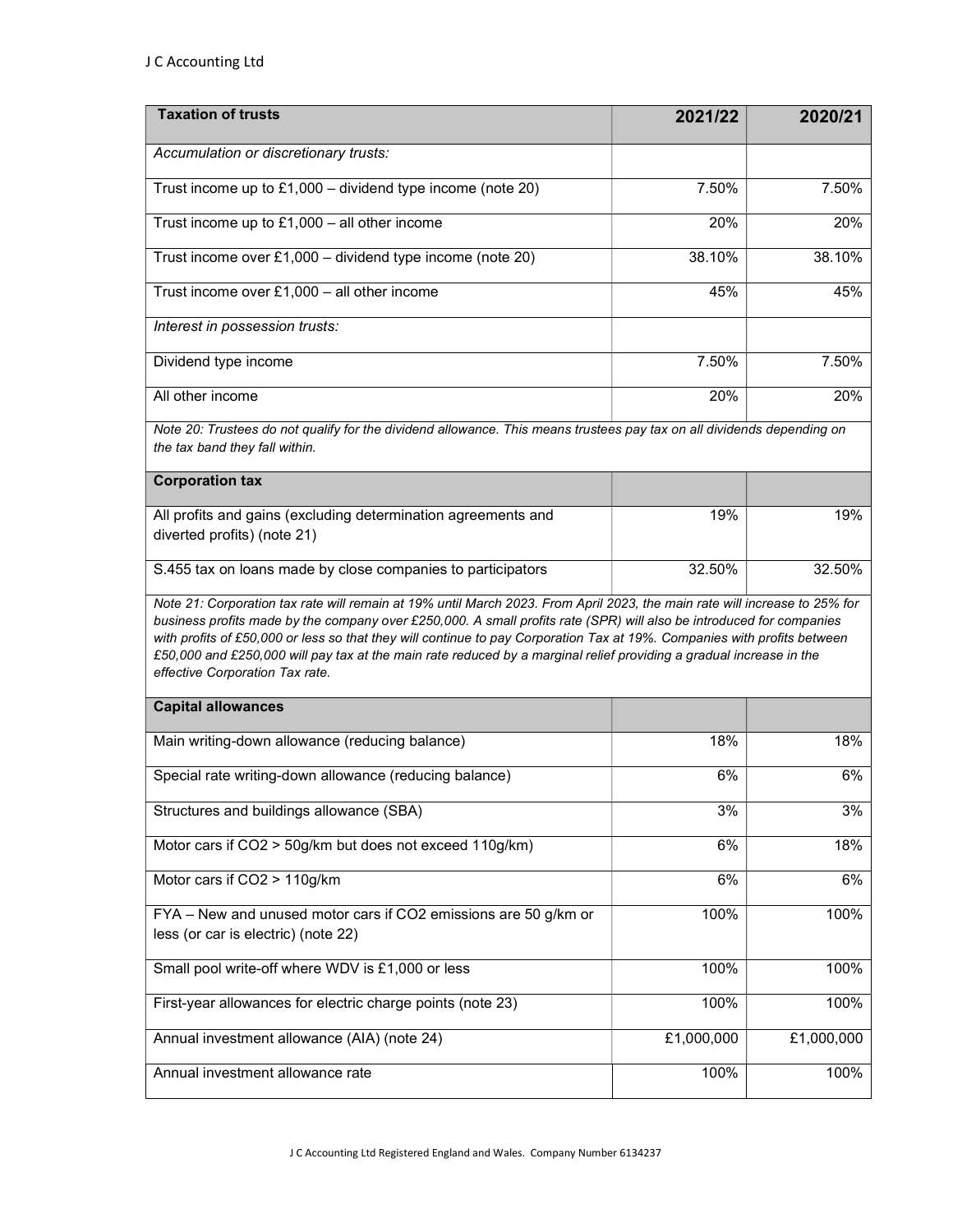Note 22: From April 2021, the thresholds for FYA will be reduced from 50g/km to 0g/km. Main rate of 18% capital allowance will be applicable for business cars with CO2 emissions not exceeding 50g/km. Business cars with CO2 emissions exceeding 50g/km will be eligible for writing-down allowance at the special rate of 6%.

Note 23: The allowance will be available until 31 March 2023 for incorporated businesses and 5 April 2023 for unincorporated businesses.

Note 24: From 1 January 2019 the annual investment allowance is increased from £200,000 to £1m for investment made from 1 January 2019. This is temporarily extended until 31 December 2021. The threshold will revert back to £200,000 from 1 January 2022.

| Research and development tax credit rates                  | 2021/22 | 2020/21 |
|------------------------------------------------------------|---------|---------|
| SME rate                                                   | 230%    | 230%    |
| Research and development SME payable credit (note 25)      | 14.5%   | 14.5%   |
| Research and development expenditure credit (RDEC) scheme  | 13%     | 13%     |
| Film / High-end TV / videogames tax credit                 | 25%     | 25%     |
| Open-ended investment companies and authorised unit trusts | 20%     | 20%     |

Note 25: For accounting periods beginning on or after 1 April 2021, the amount of SME payable R&D tax credit that a business can receive in any one year will be capped at £20,000 plus three times the company's total PAYE and NICs liability.

| <b>Patent box</b>                                            |            |            |
|--------------------------------------------------------------|------------|------------|
| Patent box                                                   | 10%        | 10%        |
| <b>VAT</b>                                                   |            |            |
| Standard rate (note 26)                                      | 20%        | 20%        |
| Reduced rate                                                 | 5%         | 5%         |
| Zero rate                                                    | 0%         | 0%         |
| Flat rate of VAT on gross turnover (for limited cost trader) | 16.5%      | 16.5%      |
| Normal scheme registration threshold                         | £85,000    | £85,000    |
| Deregistration threshold                                     | £83,000    | £83,000    |
| Cash and Annual accounting scheme - maximum to join          | £1,350,000 | £1,350,000 |
| Cash and Annual accounting scheme - exit threshold           | £1,600,000 | £1,600,000 |
| Flat-rate scheme - maximum allowed to join                   | £150,000   | £150,000   |
| Flat-rate scheme exit threshold                              | £230,000   | £230,000   |

Note 26: Due to the Coronavirus pandemic, the hospitality, holiday accommodation and attractions industry can apply a reduced rate of 5% for certain supplies made between 15 July 2020 and 30 September 2021. Further the rates for these sectors will be 12.5% until 31 March 2022 before they are back to normal standard rate of VAT 20%.